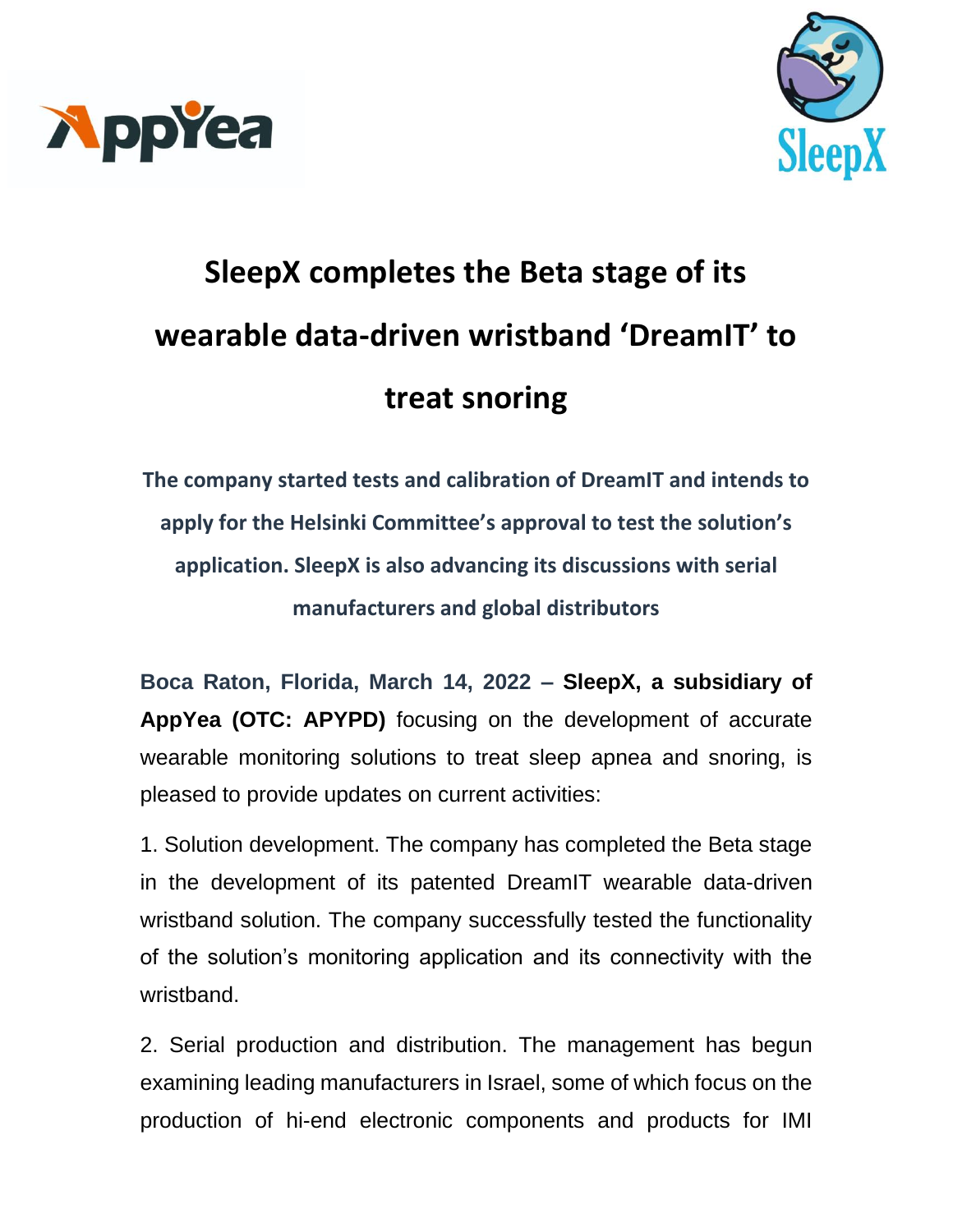



Systems (previously Israel Military Industries). The company is also conducting talks with several global distributors.

3. Trials and FDA. SleepX intends to apply shortly to receive the Helsinki Committee's approval to test the solution's application for sleep apnea monitoring, to be conducted at a hospital sleep lab. The trial is to serve as the first step towards applying for an FDA approval under the first-of-its-kind medical device category for contactless detection of sleep apnea to be performed through the AI analysis of breathing during sleep.

4. The company shall release soon its annual audited consolidated financials ended 12.31.2021.

"We are excited about the advancements we are making with our DreamIT solution's development and commercialization according to our business plan and go-to-market strategy", said **Boris (Bary) Molchadsky, President and CEO of SleepX, and Chairman at AppYea.** "This unique solution caters to the sleep and detection of sleep apnea and will enable us to collaborate with medical institutions and insurance companies, as well as to sell licenses to HMOs saving their sleep labs hospitalization costs. We believe that our solution will raise the public's awareness of snoring and sleep apnea, while allowing home testing to be performed easily and efficiently."

SleepX is an Israeli research and development company recently acquired by AppYea. The company had developed a unique product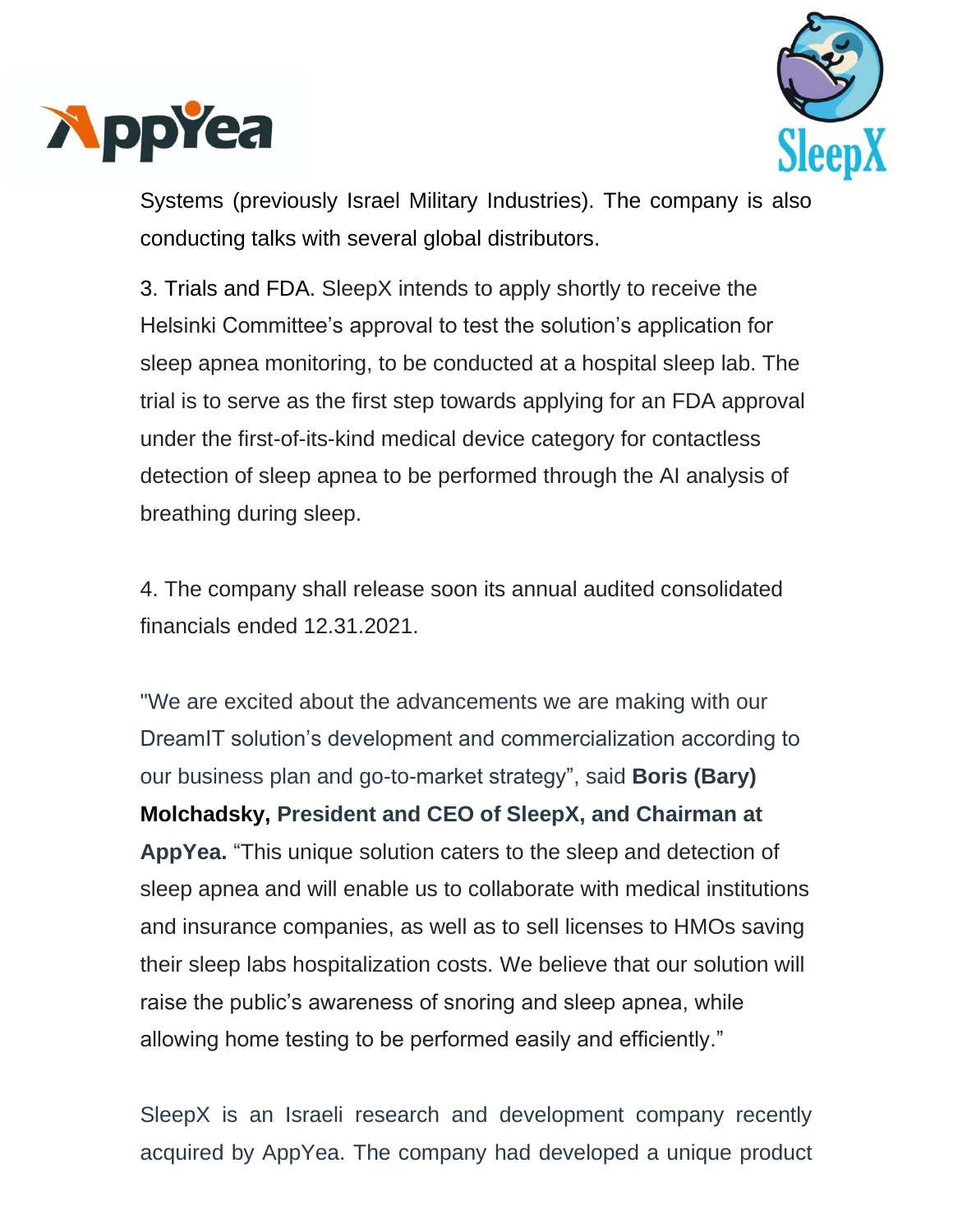



for monitoring and treating sleep apnea and snoring. The technology is protected by several international patents and the company plans to start serial production in 2022. The company currently focuses its activities on the development and commercialization of its flagship product DreamIT.

## **Safe Harbor and Forward-Looking Statements**

This release includes forward-looking statements. Such statements involve risks and uncertainties which could cause actual results to differ materially from those set forth herein. No statement herein should be considered an offer or a solicitation of an offer for the purchase or sale of any securities. Although APYP believes that the expectations reflected in the forward-looking statements and the assumptions upon which they are based are reasonable, it can give no assurance that such expectations and assumptions will prove to have been correct. Although we believe that our plans, intentions and expectations reflected in or suggested by the forward-looking statements in this report are reasonable, we cannot assure stockholders and potential investors that these plans, intentions or expectations will be achieved. These forward-looking statements are not guarantees of future performance and are subject to risks, uncertainties, and other factors, some of which are beyond our control and difficult to predict and could cause actual results to differ materially from those expressed or forecasted in the forward-looking statements. The reader is cautioned not to put undue reliance on